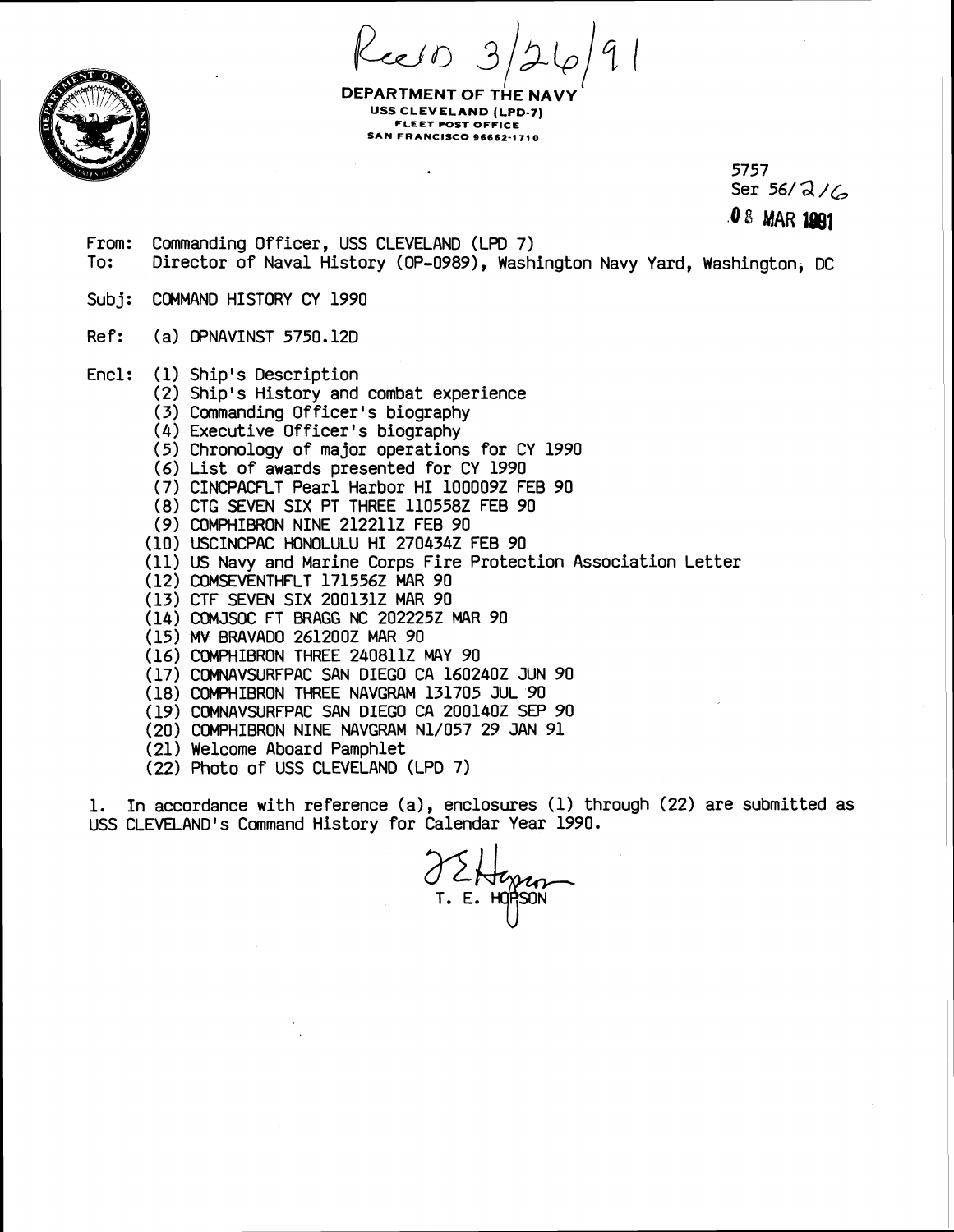

**DEPARTMENT OF THE NAVY USS CLEVELAND (LPD-7) FLEET POST OFFICE SAN FRANCISCO 96662-1 71 0** 

#### **USS CLEVELAND (LPD-7)**

USS CLEVELAND is the seventh in a series of LPD's designed to add a new dimension to the Navy's troop and vehicle lift capability.

Designated an Amphibious Transport Dock, the new vessel is direct descendant of the Landing Ship Dock (LSD) of WORLD WAR TWO. Included in the ship's specification are features of the APA (ATTACK TRANSPORT), the AKA (ATTACK CARGO SHIP), and the LPH (AMPHIBIOUS ASSAULT HELICOPTER). The CLEVELAND boats a flight deck (LPH), well deck (LSD), troop carrying ability (APA), and cargo handling capability (AKA). In addition to these standard features, the ship is flag configured and provides spaces for an amphibious commander and an assault troop commander.

CLEVELAND combatant personnel can be disembarked by landing craft carried in the stern well deck. Intrinsically a part of the well deck operation is the ballasting system, which makes possible a maximum depth of twelve of feet of water in the after portion of the deck and five feet in the forward section. An accessory to the well deck operation is an overhead monorail crane system which permits rapid loading and unloading of palletized cargo at almost every point in the well deck and upper vehicle storage area.

Although not specifically designed for helicopter transportation, CLEVELAND'S flight deck is large enough to permit simultaneous operation of two medium sized helicopters. Other features include limited repair and maintenance for helicopters, a telescoping hangar, refueling rigs for aviation fuels, troop debarkation stations from the second deck troop stations to the catwalks, and primary debarkation control, which provides a centralized location for coordination and control of the offloading of men and material ashore.

USS CLEVELAND is 561 feet long, has a maximum beam of 113 feet, and has a navigation draft of 24 feet, six inches. Full load displacement is 16,500 tons. The ship is armed with two twin 3-inch/50 caliber rapid fire mounts.

The CLEVELAND'S allowance consists of 34 officers and 400 enlisted men. In addition, the ship can carry approximately 850 combat troops and 118 officers in the assault and flag force.

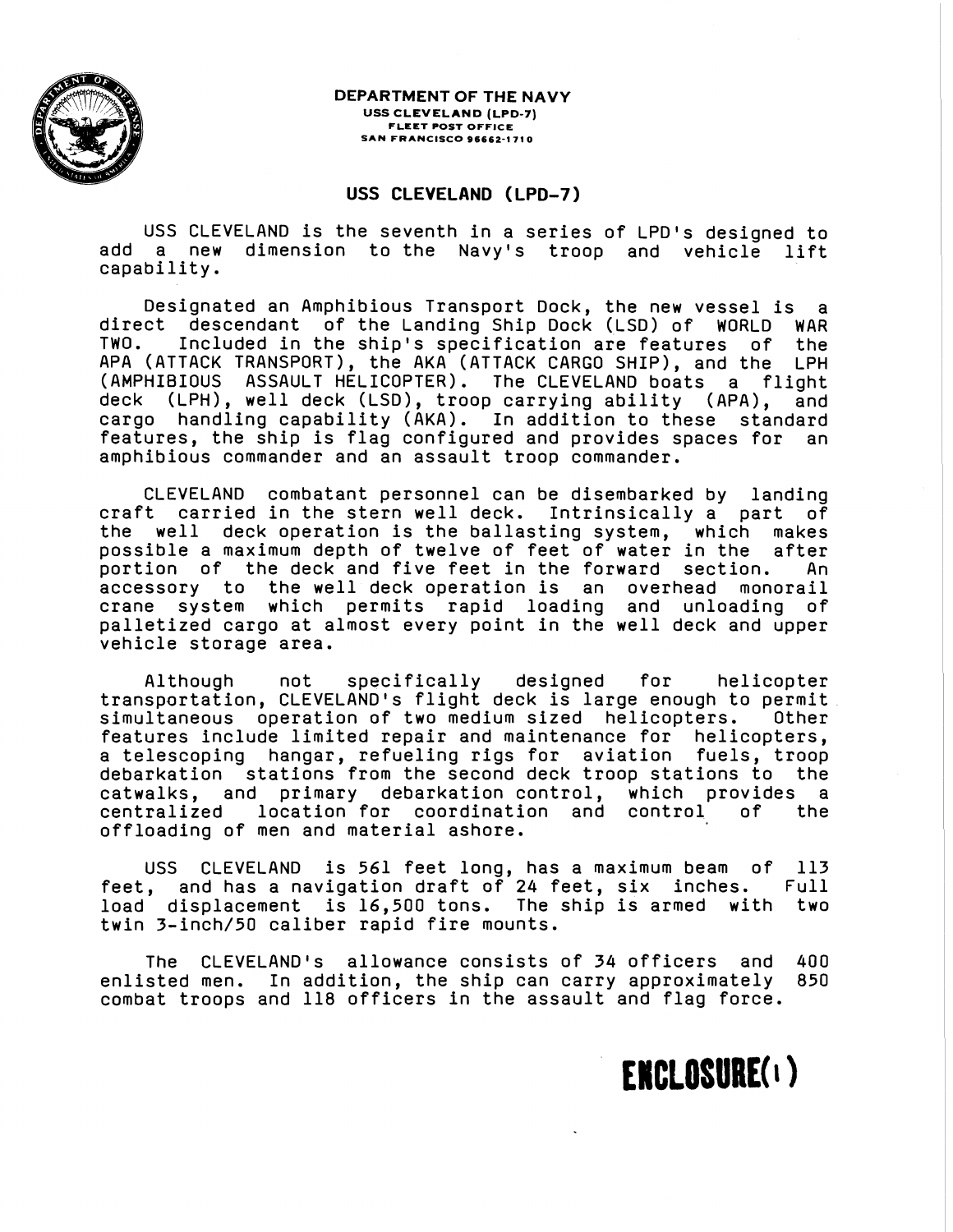

USS CLEVELAND (LPD 7) was commissioned in April 1967 at Norfolk, Virginia. CLEVELAND is the third ship to be named after the City of Cleveland, Ohio. The first was a Protected Cruiser (C-19) from 1903-1929 and the second a light Cruiser (CL-55) from 1942-1947.

Subsequent to commissioning, CLEVELAND changed homeport to San Diego, California where she became a member of the Pacific Fleet Amphibious Forces. CLEVELAND has divided her time between local operations in the Eastern Pacific and extended deployments to the Western Pacific. CLEVELAND was usually assigned as part of the Marine Amphibious Ready Group and, with her embarked Marines, acted as an integral part of the United States military effort in Southeast Asia. In addition to participating in numerous amphibious and combat support operations, the ship served as Flagship for Commander Amphibious Force, U.S. SEVENTH Fleet.

Deploying on her fourth WESTPAC Cruise in July 1972, CLEVELAND continued to demonstrate her versatility. In August, AH-1J "Cobra" attack helicopters were embarked for amphibious operations off North Vietnam. In early December, the ship sailed to Okinawa, disembarked the Cobra detachment and embarked elements of Marine Battalion Landing Team 1/9. During this period, CLEVELAND served as Flagship for Amphibious Ready Group Commander.

Upon the Vietnam cease-fire in January 1973, CLEVELAND joined Task Force 78 in the mine-clearing effort of Haiphong Harbor, Operation End Sweep, followed by return to San Diego on 28 April 1973. CLEVELAND'S next Western Pacific Deployments were from April to November of 1974, April to November 1976, March to October 1978 and January to July 1980.

From April to October 1982, CLEVELAND again deployed to the Western Pacific and Indian Oceans for her ninth overseas deployment. During this deployment, CLEVELAND participated in RIMPAC '82, READIEX 82 and COBRA Gold '82, a joint operation with the Royal Thai Navy.

CLEVELAND completed two more overseas deployment from September 1983 to March 1984 and August 1985 to December 1985.

CLEVELAND completed an extensive 9 month overhaul period in Long Beach and returned to San Diego in December 1986, CLEVELAND then assumed duties as Flagship for Commander Third Fleet in January 1988 and served until November 1988. Upon Completion of Flagship duties, CLEVELAND completed a three month Planned Maintenance Availability at Southwest Marine in San Diego. After completion of PMA, CLEVELAND assisted in the Exxon Oil Spill cleanup efforts and prepared for her 12th WESTPAC, which commenced in January 1990.

During WESTPAC 90, CLEVELAND participated in Team Spirit 90, a joint/combined operation with the Republic of Korea's military. CLEVELAND also participated in Operation Fringe Keeper in the Gulf of Thailand. CLEVELAND's final exercise of the Deployment was Cobra Gold 90, a joint/combined exercise with the military of Thailand.

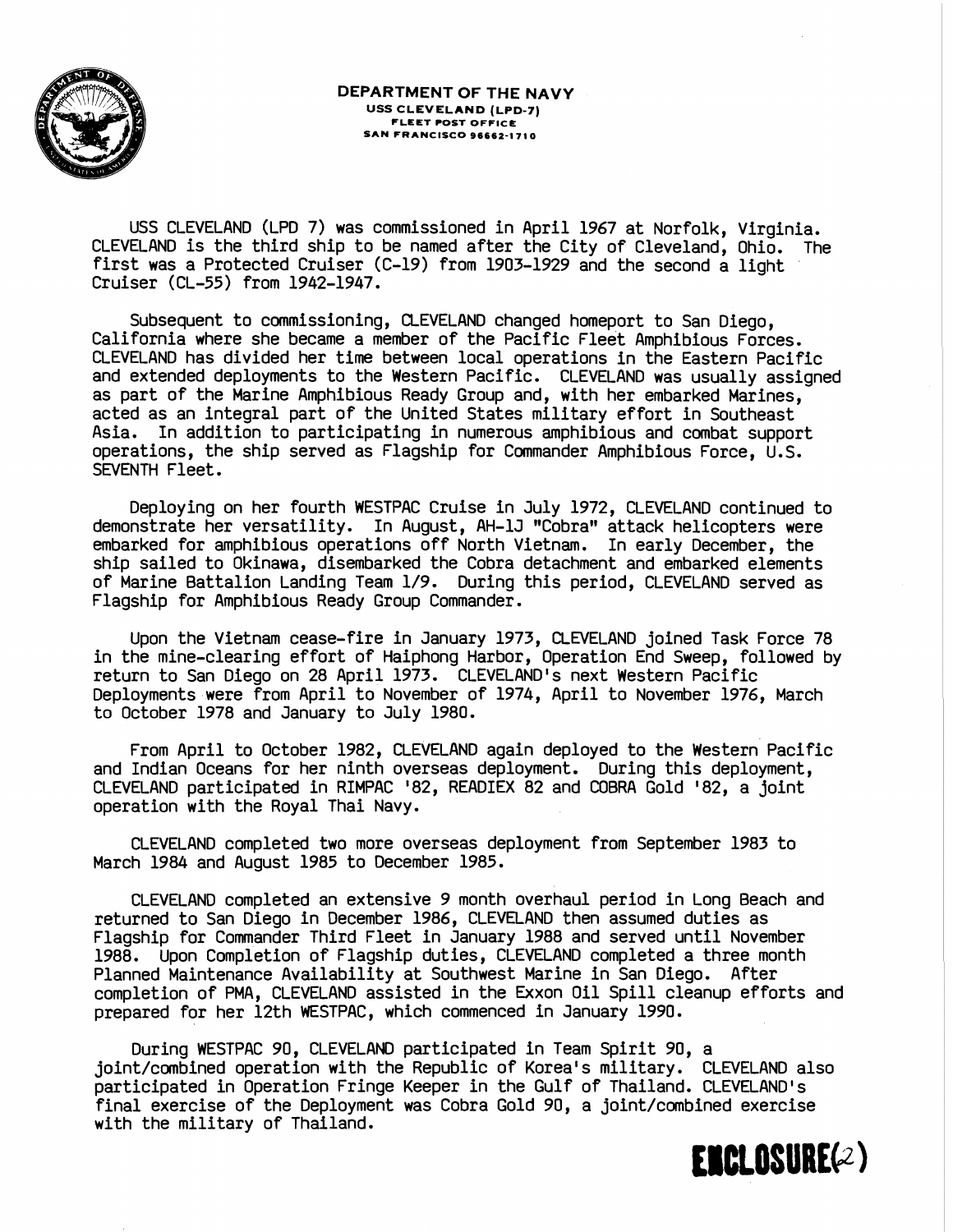Upon completion of WESTPAC 90, CLEVELAND underwent an extensive Docked Planned Maintenance Availability (DPMA) at Southwest Marine in San Diego. CLEVELAND will complete its DPMA in February 1991 and is preparing for a Light-Off Examination (LOE) in January 1991.

CLEVELAND'S 22 years of distinguished service has earned her three Meritorious Unit Citations, two Battle Efficiency Awards, Coast Guard Special Operations Service Ribbon, Sea Service Deployment Ribbon and the Combat Action Ribbon.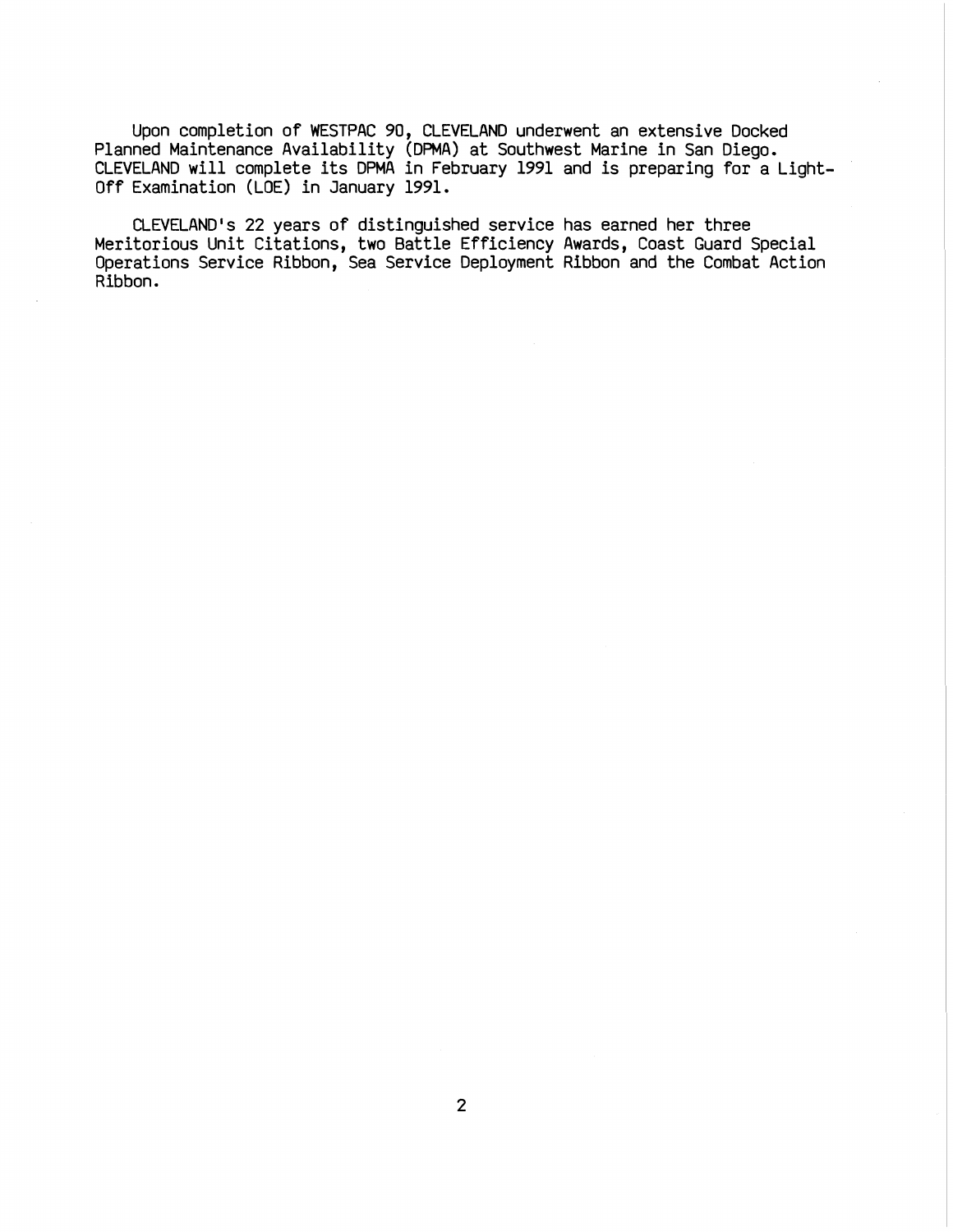#### CHRONOLOGY OF OPERATIONS, USS CLEVELAND 1990

1-11 JAN Inport San Diego, Ca

3 JAN PC0 CAPT Thomas Hopson reported aboard

- 4 JAN Dependents cruise
- 5 JAN Change of Command Ceremony. CAPT Hopson relieves CAPT Cloward
- 12 JAN Onload Del Mar Boat Basin. Deploy to Western Pacific with elements of 15th MEU including MSSe 15, Bravo and Charlie Co BLT 1/1, Seal Team One Platoon Alfa, SBU 12, ACU One and BMU One.
- 12-30 JAN MULTISAIL Iwo Jima, Japan

31-01 FEB VALIANT USHER 90-3 Iwo Jima, Japan

- 02-04 FEB MULTISAIL Okinawa, Japan
- 05 FEB Inport Okinawa, Japan
- 05-07 FEB MULTISAIL Subic Bay, Republic of the Philippines
- 08-10 FEB VALIANT USHER 90-5
- 11-12 FEB Inport Subic Bay, Republic of the Philippines. Offload. Onload for Spec Ops.
- 13-17 FEB ISE. Enroute Gulf of Thailand
- 18-21 FEB Exercise Fringe Keeper 90
- 22-24 FEB ISE. Enroute Subic Bay, Republic of the Philippines
- 25-28 FEB Upkeep Subic Bay, Republic of the Philippines
- 01-05 MAR Transit Pohang, Republic of Korea
- 05-06 MAR Upkeep. Onload AAV's/LARC's/A Co.. PRESAIL. Pohang, Republic of Korea
- 07-23 MAR Exercise Team Spirit 90, Korean Opareas
- 24-26 MAR MODLOC Korean Opareas
- 27-29 MAR Port visit Pusan, Korea
- 30-31 MAR MULTISAIL Okinawa, Japan
- 01 APR Cross decked AAV's/LARC's/A Co. to Fresno

### ENCLOSURE(5)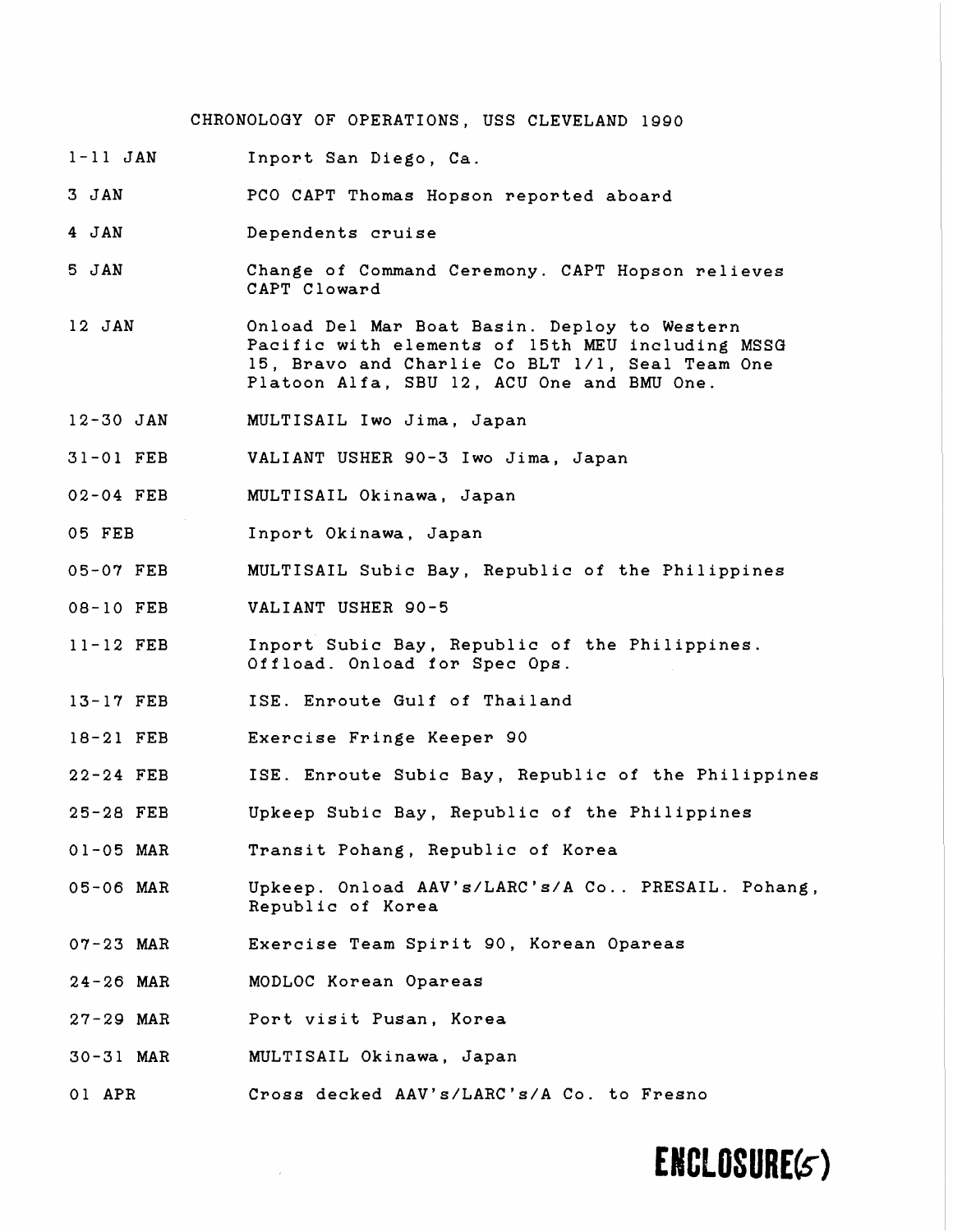- 02-03 APR MULTISAIL Subic Bay, Republic of the Philippines
- 04-05 APR RRC/CRRC/SEAL Raids Subic Opareas Local Ops with HMAS PARRAMETTA / HMAS DERUENT
- 06 APR NGFS Exercise Tabonnes
- 06-28 APR Upkeep Subic Bay Republic of the Philippines
- 29-30 APR VALIANT USHER 90-6 San Miguel
- 01-15 MAY Upkeep Subic Bay, Republic of the Philippines
- 16-20 MAY ISE. Transit Cobra Gold, Gulf of Thailand
- 21MAY O2JUN COBRA GOLD 90
- 03-07 JUN Port visit Pattaya, Thailand
- 08-12 JUN MULTISAIL Subic Bay, Republic of the Philippines
- 13-16 JUN Upkeep Subic Bay, Republic of the Philippines
- 17JUN OlJUL MULTISAIL Pearl Harbor HI
- 02-03 JUL Inport Pearl Harbor HI
- 03- 11 JUL MULTISAIL Del Mar Boat Basin
- 06-09 JUL ISIC Engineering Readiness Assessment (IERA)
- 12 JUL Arrive San Diego, Ca.
- 12-27 JUL Inport San Diego, Ca.
- 20 AUG ISE SEAL Beach
- 21-22 AUG Ammunition Offload SEAL Beach
- 23 AUG ISE San Diego, Ca.
- 01-09 SEP Inport San Diego, Ca.
- 04-14 SEP Supply Management Assessment (SMA)
- 10 SEP Entered Dry Dock, Southwest Marine San Diego, Ca.
- lOSEP 31DEC Docked Planned Maintenance Availability (DPMA) Southwest Marine San Diego, Ca.
- 13 NOV Exited Dry Dock. Moored Pier three Southwest Marine San Diego, Ca.
- 13-16 NOV FLOE Phase I by EASTPAC MTT

## **ENCLOSURE(s)**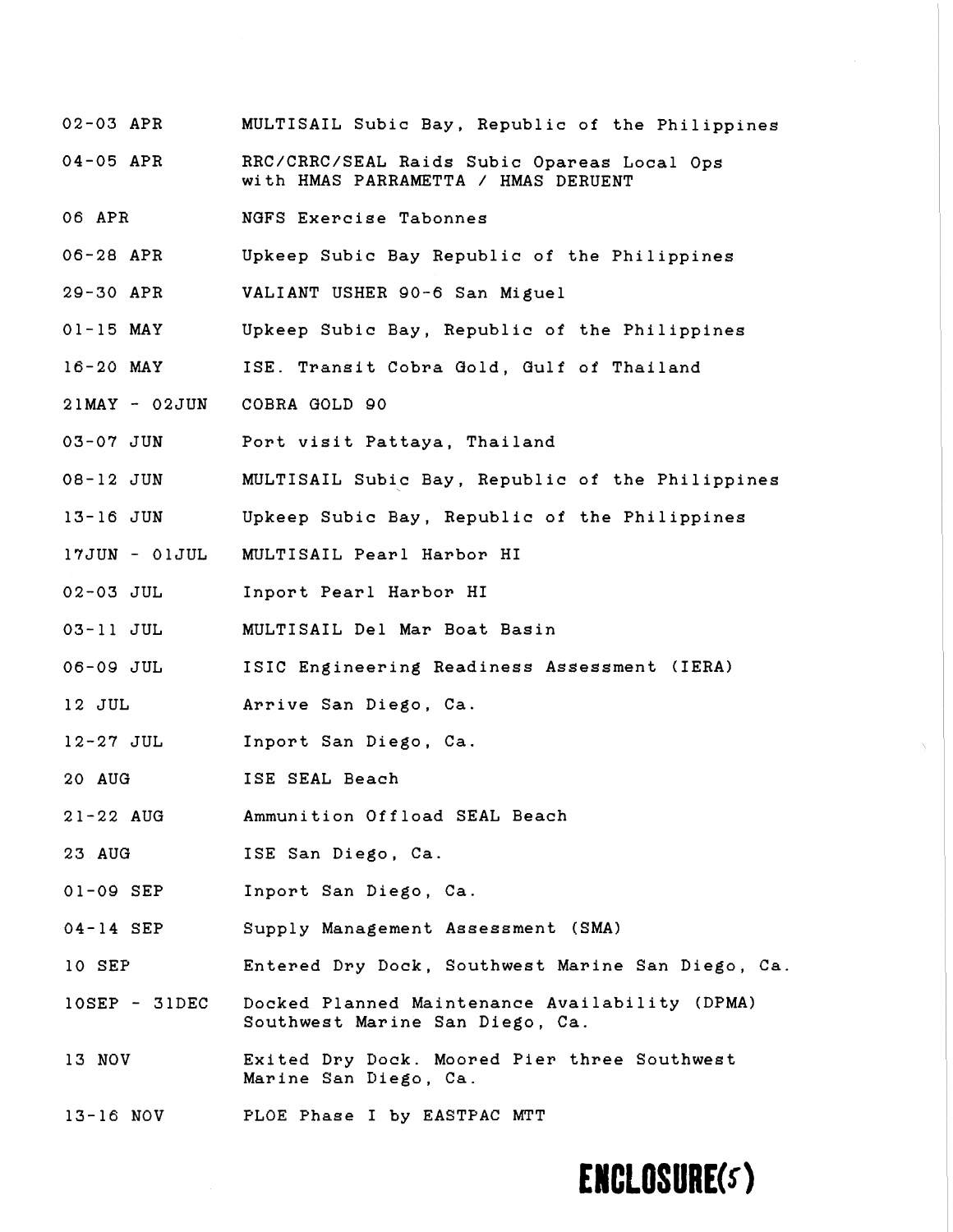### AWARDS PRESENTED DURING 1990

The following personnel were promoted under the Command Advancement Peogram:





The following personnel were awarded a Flag Letter of Commendation:







The following personnel were awarded the Navy Achievement Medal:







\*From Another Command

The following personnel were awarded the Navy Commendation Medal:



From Another Command